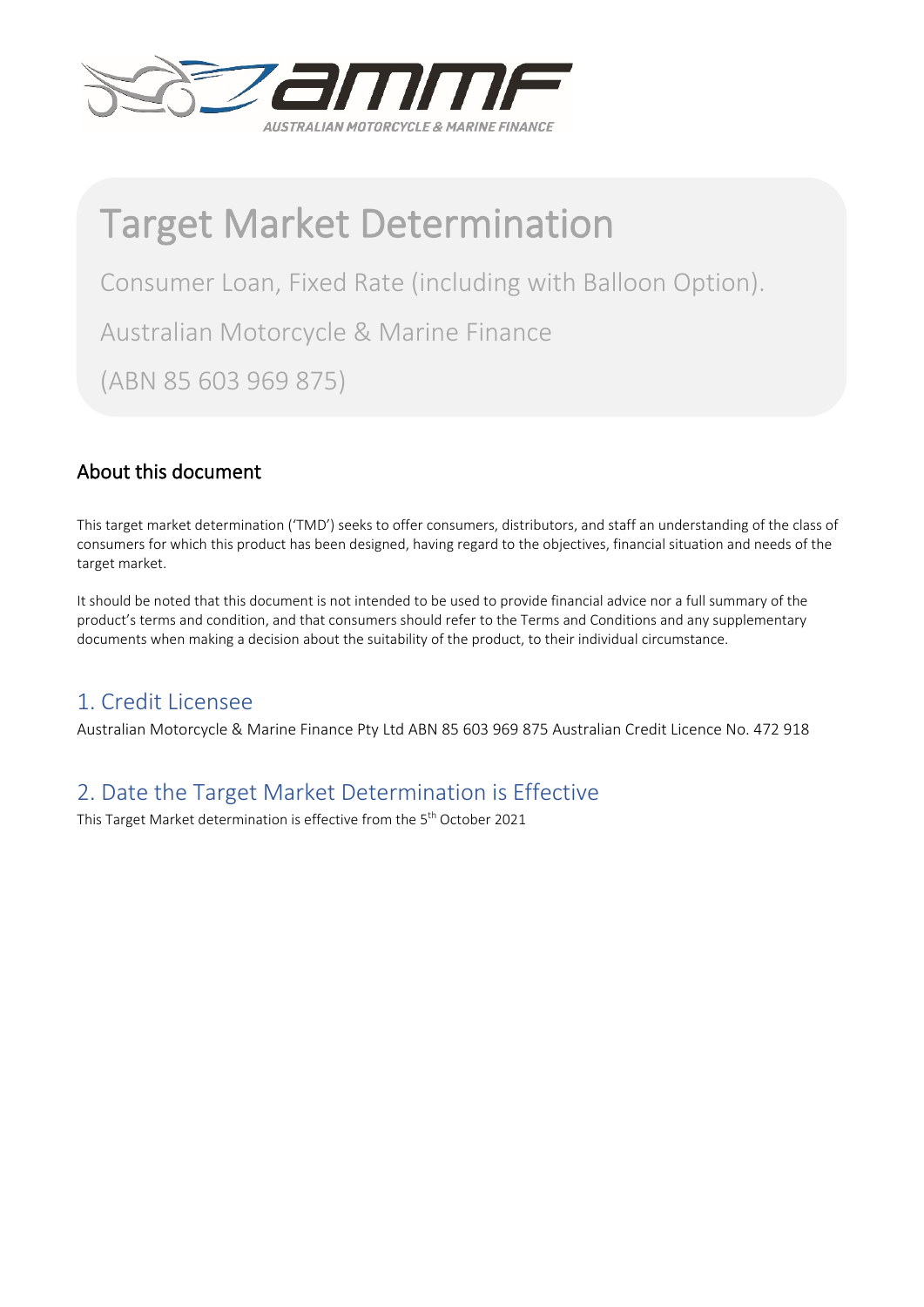# 3. Class of consumers that fall within this target market

AMMF offers a consumer loan product that is designed to meet a customer's needs, objectives and financial situation whilst taking into consideration the product's eligibility criteria. These are outlined below

### 3.1 Product description and key eligibility criteria

The information below summarises the overall class of consumers that fall within the target market for the AMMF's Consumer Loan product by being based on the product key attributes and the objectives, financial situation and needs that it has been designed to meet. This Consumer Loan has been designed for consumers who need to finance a new or used vehicle (including various lifestyle assets) and other goods for personal or domestic use and want a fixed interest for the term of the loan.

#### Product Description

|                                                  | <b>Consumer Loan Product</b>                                                                                                                                                                                                                                                                                                                                                                                                                                                                                                                                    | <b>Consumer Loan Product with Balloon</b><br>Option                                                                                                                                                                                                                                                                                                                                                                                                                                                                                                                                                                                                                                                       |
|--------------------------------------------------|-----------------------------------------------------------------------------------------------------------------------------------------------------------------------------------------------------------------------------------------------------------------------------------------------------------------------------------------------------------------------------------------------------------------------------------------------------------------------------------------------------------------------------------------------------------------|-----------------------------------------------------------------------------------------------------------------------------------------------------------------------------------------------------------------------------------------------------------------------------------------------------------------------------------------------------------------------------------------------------------------------------------------------------------------------------------------------------------------------------------------------------------------------------------------------------------------------------------------------------------------------------------------------------------|
| <b>Product Description</b><br>and Key Attributes | The key attributes and of this Consumer<br>Loan are:<br>Minimum loan amount of \$1,500.00<br>Loan terms of a minimum 24<br>months through to 72 months<br>(however for various Marine<br>lifestyle assets a maximum term of<br>84 months maybe offered subject to<br>various credit criteria being<br>satisfied)<br>Fixed Interest Rate for loan term<br>Loan secured by the asset being<br>$\bullet$<br>purchased<br>Weekly, Fortnightly or Monthly<br>$\bullet$<br>Repayments<br>Early repayment of loan subject to<br>$\bullet$<br>payment of relevant fees. | The key attributes and of this Consumer<br>Loan with Balloon Option are:<br>Minimum loan amount of<br>\$1,500.00<br>Loan terms of a minimum 24<br>$\bullet$<br>months through to 72 months<br>(however for various Marine<br>lifestyle assets a maximum term of<br>84 months maybe offered subject<br>to various credit criteria being<br>satisfied)<br>Fixed Interest Rate for loan term<br>Loan secured by the asset being<br>$\bullet$<br>purchased<br>Weekly, Fortnightly or Monthly<br>$\bullet$<br>Repayments<br>Early repayment of loan subject to<br>$\bullet$<br>payment of relevant fees.<br>Ability to forgo the Balloon<br>$\bullet$<br>payment until the last payment<br>due under the loan. |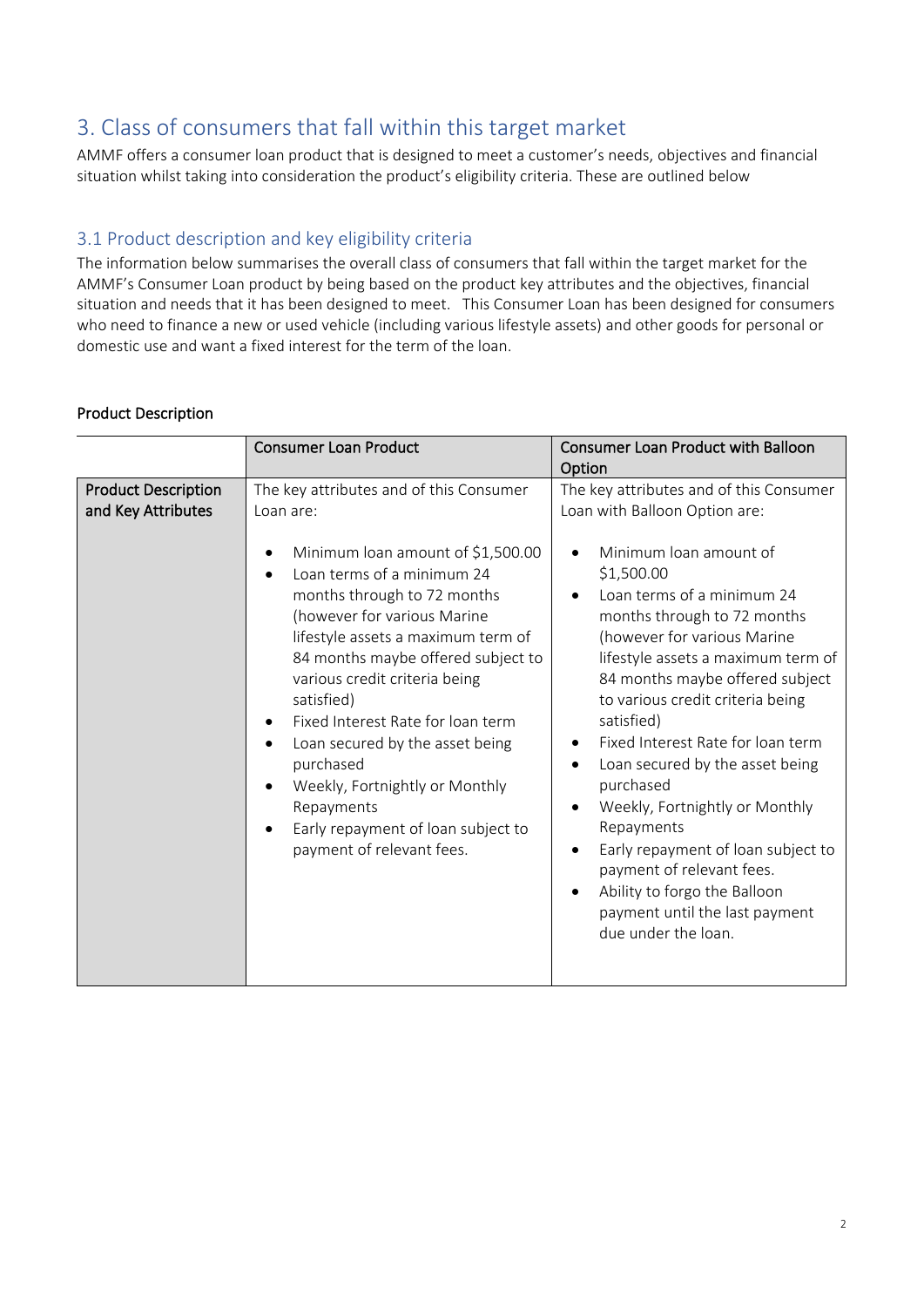### **Key eligibility criteria**

|                                        | These products are appropriate for                                                                                                                                                                                                                                                                                                                                                                                                                                                                                                                                 | These products are not appropriate for                                                                                                      |
|----------------------------------------|--------------------------------------------------------------------------------------------------------------------------------------------------------------------------------------------------------------------------------------------------------------------------------------------------------------------------------------------------------------------------------------------------------------------------------------------------------------------------------------------------------------------------------------------------------------------|---------------------------------------------------------------------------------------------------------------------------------------------|
| The type of asset you<br>are financing | These products are suitable for<br>customers seeking finance for new or<br>used assets, other equipment<br>manufacturers and trade suppliers<br>including:<br>Motorcycles (off-road and On-<br>road).<br>Scooters;<br>Boats;<br>Outboards;<br>Trailers designed for the<br>purposes of carrying lifestyle<br>assets;<br>Golf Cars;<br>Waverunner;<br>Generators;<br>Phaser or RMax;<br>Other related products sold in<br>conjunction with any of the<br>assets above such as accessories<br>(including bolt-on parts) and<br>authorised apparel.<br>Music products | The financing of the following asset<br>categories:<br>Caravans<br>Cars<br>Yellow goods and white goods.                                    |
| How you use the asset                  | These loan products are suitable if the<br>asset is predominantly used for<br>personal, domestic, or household<br>purposes                                                                                                                                                                                                                                                                                                                                                                                                                                         | Loan products are not suitable if the<br>product is used predominantly for<br>business use.                                                 |
| The condition of the<br>asset          | Financing assets that<br>Are in good repair and condition<br>That meet the requirements in<br>the relevant state or territory<br>less than 12year old at loan                                                                                                                                                                                                                                                                                                                                                                                                      | Loan products are not eligible for:<br>damaged or salvage assets<br>assets that don't meet the<br>requirements of the state or<br>territory |
|                                        | maturity for Motorcycles,<br>personal watercraft<br>less than 20 years old for any<br>Marine asset at loan maturity<br>(exceptions maybe considered).<br>Less than 5 years at loan<br>maturity for Golf cars.                                                                                                                                                                                                                                                                                                                                                      |                                                                                                                                             |
| Ability to repay the<br>loan           | These products are suitable for<br>applicants that can repay the loan<br>arrangement without being in financial<br>hardship after taking into account their<br>financial situation and AMMF's credit<br>lending criteria                                                                                                                                                                                                                                                                                                                                           | These loan products are not suitable for<br>customers that do not satisfy AMMF's<br>credit lending criteria.                                |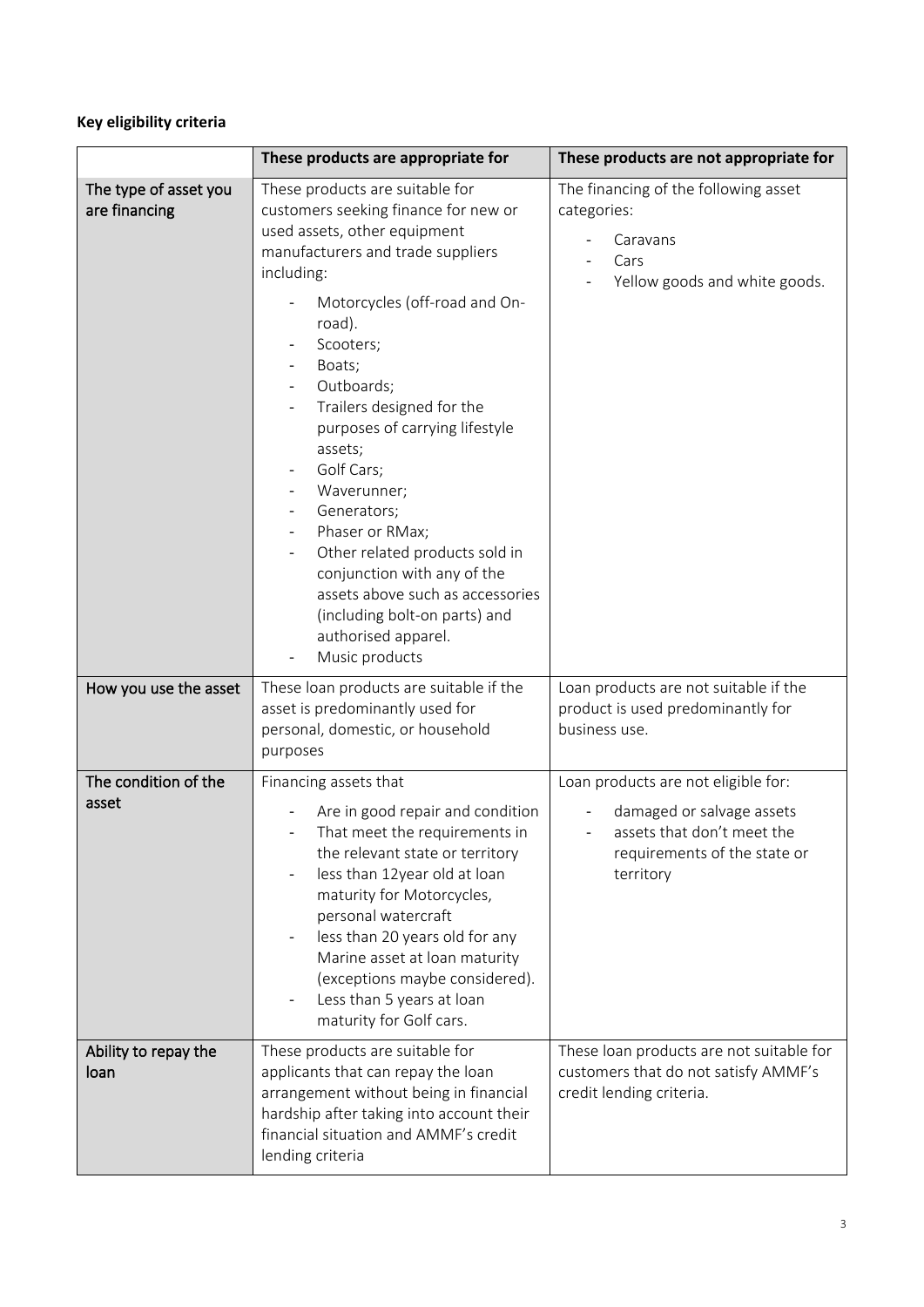#### **3.2. Class of Consumers, Needs, objectives and financial situation.**

The information below summarises the class of consumer for each product variation and the needs, objectives and financial situation that the Consumer Loan (including with balloon option) has been designed to meet.

#### **Class of Consumers**

|                          | <b>Consumer Loan</b>                                                                                                                                                                                                                                     | <b>Consumer Loan with Balloon Option</b>                                                                                                                                                                                                                                                                                                                            |
|--------------------------|----------------------------------------------------------------------------------------------------------------------------------------------------------------------------------------------------------------------------------------------------------|---------------------------------------------------------------------------------------------------------------------------------------------------------------------------------------------------------------------------------------------------------------------------------------------------------------------------------------------------------------------|
| <b>Class of Consumer</b> |                                                                                                                                                                                                                                                          |                                                                                                                                                                                                                                                                                                                                                                     |
|                          | This product is designed for a class of<br>consumers that are 18 years or older, are<br>Australian citizens or permanent residents,<br>meet the relevant lending criteria and need<br>finance to purchase a new vehicle for<br>personal or domestic use. | This product is designed for a class of<br>consumers that are 18 years or older,<br>are Australian citizens or permanent<br>residents, meet the relevant lending<br>criteria and need finance to purchase a<br>new vehicle for personal or domestic<br>use and want to reduce their<br>repayments by making payment of a<br>lump sum at the end of their loan term. |
|                          |                                                                                                                                                                                                                                                          |                                                                                                                                                                                                                                                                                                                                                                     |

#### **Needs and objectives**

A customer who has the following needs and objectives.

| <b>Needs &amp; Objectives</b>                                                                       | Consumer Loan                     | Consumer loan with Balloon     |
|-----------------------------------------------------------------------------------------------------|-----------------------------------|--------------------------------|
| Specialist assistance with finance<br>application through a broker or<br>AMMF's in-house sales team |                                   |                                |
| Quick decision on loan application                                                                  |                                   |                                |
| Electronic platform to execute<br>documents                                                         |                                   |                                |
| A fixed interest rate                                                                               |                                   |                                |
| Ability to repay the loan early<br>(Fees may apply)                                                 |                                   |                                |
| Ability to access and update your loan<br>account online                                            |                                   |                                |
| Payment frequency                                                                                   | Weekly, fortnightly or<br>monthly | Weekly, fortnightly or monthly |
| Ability to change payment frequency<br>as needs change                                              |                                   |                                |
| Repayment type                                                                                      | Direct Debit &                    | Direct Debit                   |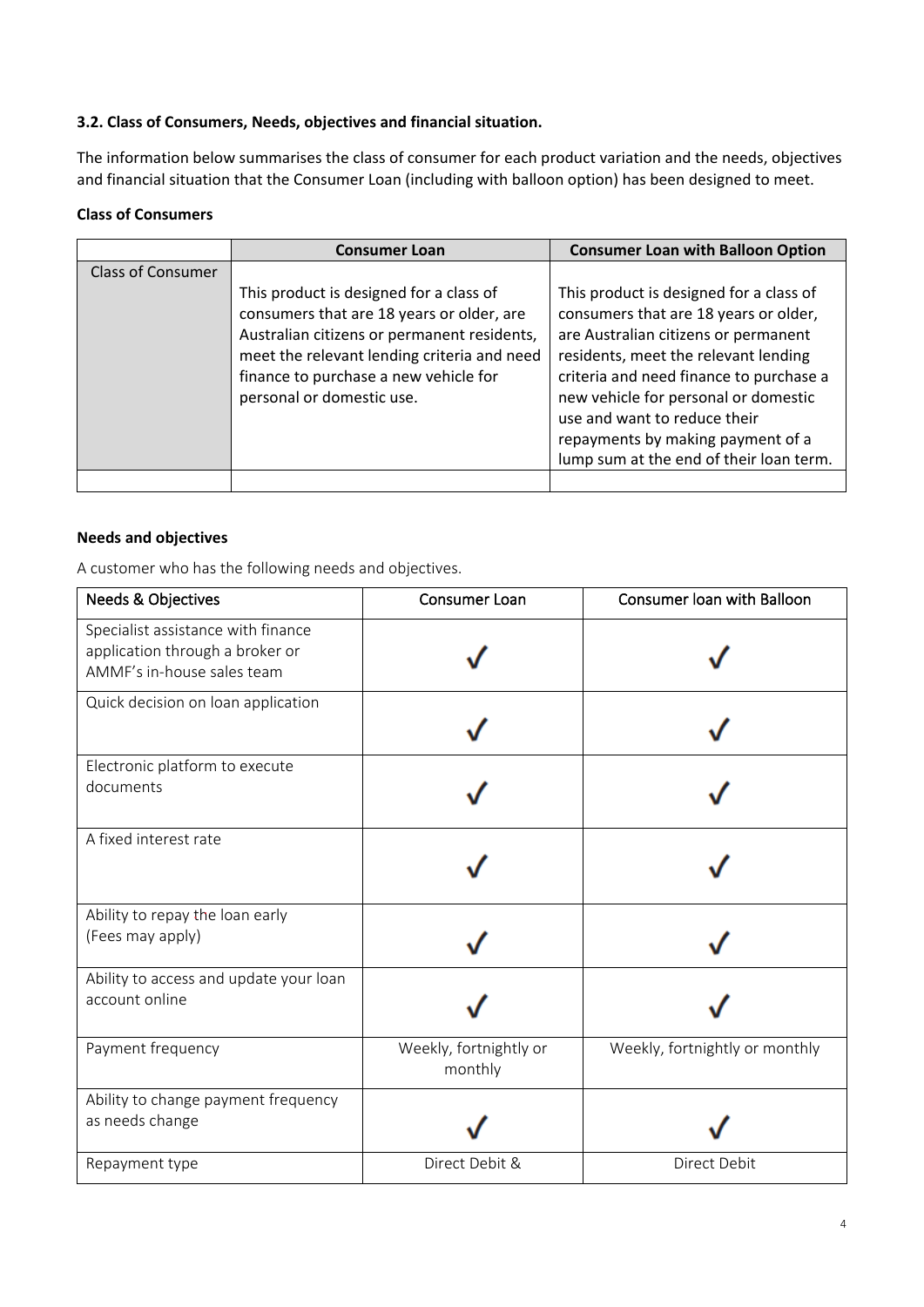| <b>Needs &amp; Objectives</b>                                                                                        | Consumer Loan | Consumer loan with Balloon |
|----------------------------------------------------------------------------------------------------------------------|---------------|----------------------------|
|                                                                                                                      | Bpay          | & BPay                     |
| A loan secured by the asset                                                                                          |               |                            |
|                                                                                                                      |               |                            |
| A loan with a monthly account keeping                                                                                |               |                            |
| fee                                                                                                                  |               |                            |
| Ability to have a lump sum payment at                                                                                |               |                            |
| the end of your loan.                                                                                                |               |                            |
| Loan Term:                                                                                                           |               |                            |
| 24 to 84 months (84-month terms only<br>available on various Marine assets and<br>subject to AMMF's credit criteria) |               |                            |
| 24-60 Months all other assets                                                                                        |               |                            |

#### Financial situation

These products have been designed for customers who can service the principal and interest repayments of a loan, the interest accrued together with any applicable fees and charges.

Additionally, the Consumer Loan products have been designed to for customers with the following financial situations.

| <b>Relevant Financial Situation</b>           | Consumer Loan | <b>Consumer Loan Balloon</b> |
|-----------------------------------------------|---------------|------------------------------|
| Ability to vary the payment                   |               |                              |
| frequency                                     |               |                              |
| Ability to change payment method              |               |                              |
|                                               |               |                              |
| Ability to update account                     |               |                              |
| information and payment<br>information online |               |                              |
| Potential to apply for hardship               |               |                              |
|                                               |               |                              |
| Ability to make out of schedule               |               |                              |
| payments to reduce interest                   |               |                              |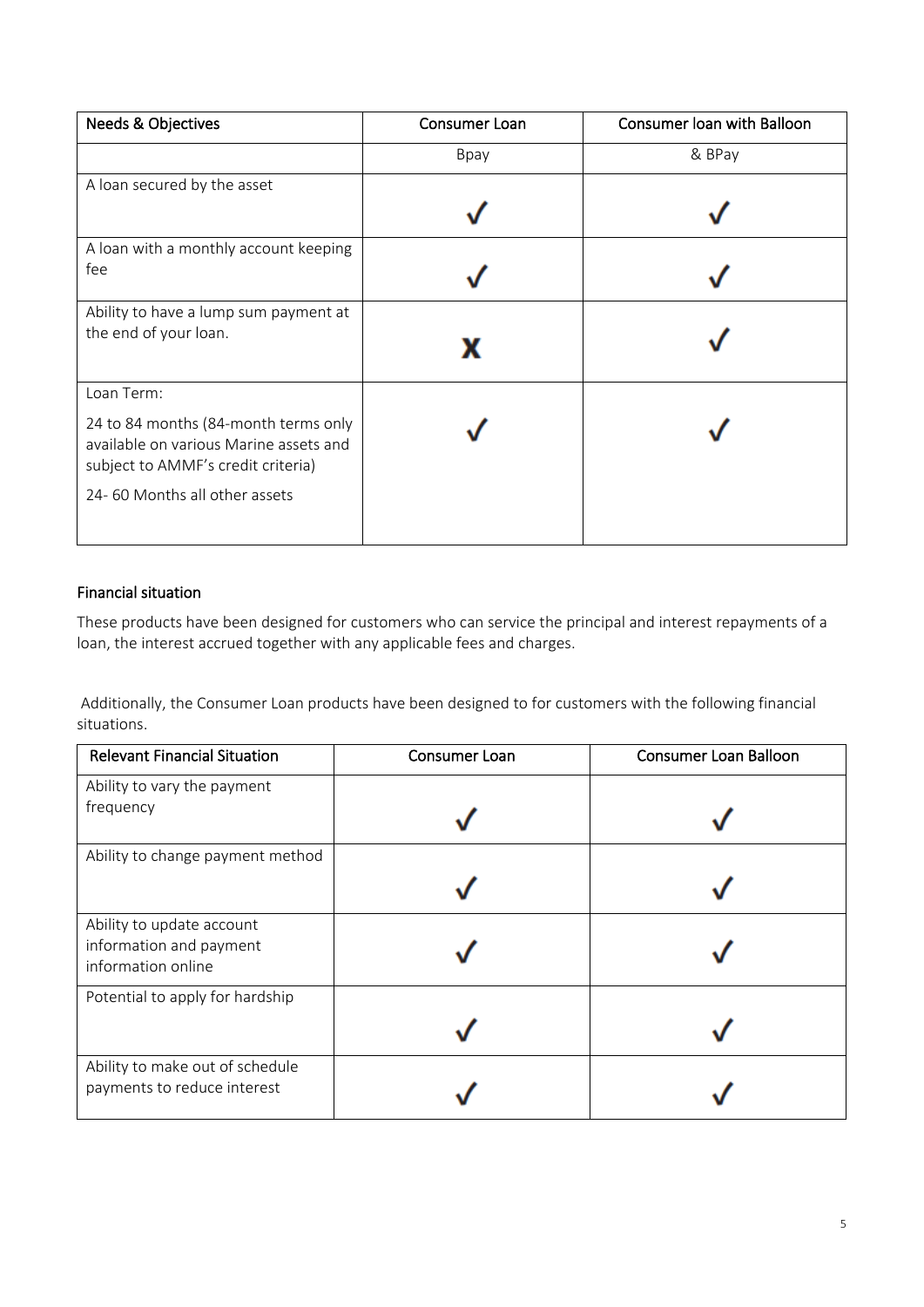### 4. Consistency between target market and the product

The consumer loan product offered, and its key attributes are likely to be consistent with the needs and objectives of the class of consumers described in the target market. This has been determined based on an assessment of our current portfolio of customers, and our complaints data together with analysis of key term, features and attributes of the products as well as a finding that these are consistent with the identified class of consumers.

An individual's circumstances may vary, and each individual will need to review our product attributes to ensure that it still satisfies their requirements and objectives. Not all customers meeting the target market will be eligible for credit. Credit criteria still applies.

### 5. How this product is to be distributed

#### Distribution channels

This product is designed to be distributed through the following means:

- o Accredited Finance Brokers
- o Authorised Motorcycle dealers
- o Authorised Marine Dealers
- o AMMF Direct Sales
- o Authorised Personal Watercraft Dealers

#### Distribution conditions

This product should only be distributed by us or our authorised distributers and brokers under the following circumstances:

- o To customers who meet the identification and lending criteria
- o Once the distributer or broker has met any AMMF training and accreditation requirements (where applicable)
- o Where the distributer or broker meets the training, requirements mandated by our annual compliance review
- o Where the distributer or broker has executed the relevant "Dealer Agreement" or Broker agreement with AMMF.
- o Where the distributer or broker utilises advertising obtained from the Dealer Account Management system (DAM), such advertising been pre-approved by AMMF's Legal & Compliance team.
- o Where any be-spoke marketing and advertising is undertaken by our distribution channels, pre-approval must be obtained from AMMF's Legal & Compliance team.

These distribution conditions will make it likely that the customers who acquire our products or services are from the class of customers that fall into our designated target market. These conditions have been identified after analysing our distribution arrangements including agreements, policies, procedures, and training.

#### Adequacy of distribution conditions and restrictions

All distributors, both Dealers and Brokers, complete an application for accreditation with AMMF, so that they can submit applications for Consumer Loans. The accreditation ensures that relevant licenses, qualifications are held, and external checks are also done to ensure the acceptability of the business introducer.

After accreditation had been approved, the staff operating within the Dealership, who will be assisting consumers with our product, are required to do internal AMMF training. This training covers the requirements of NCCP, AML/CTF and Privacy Act requirements, and this needs to be completed every 12 months.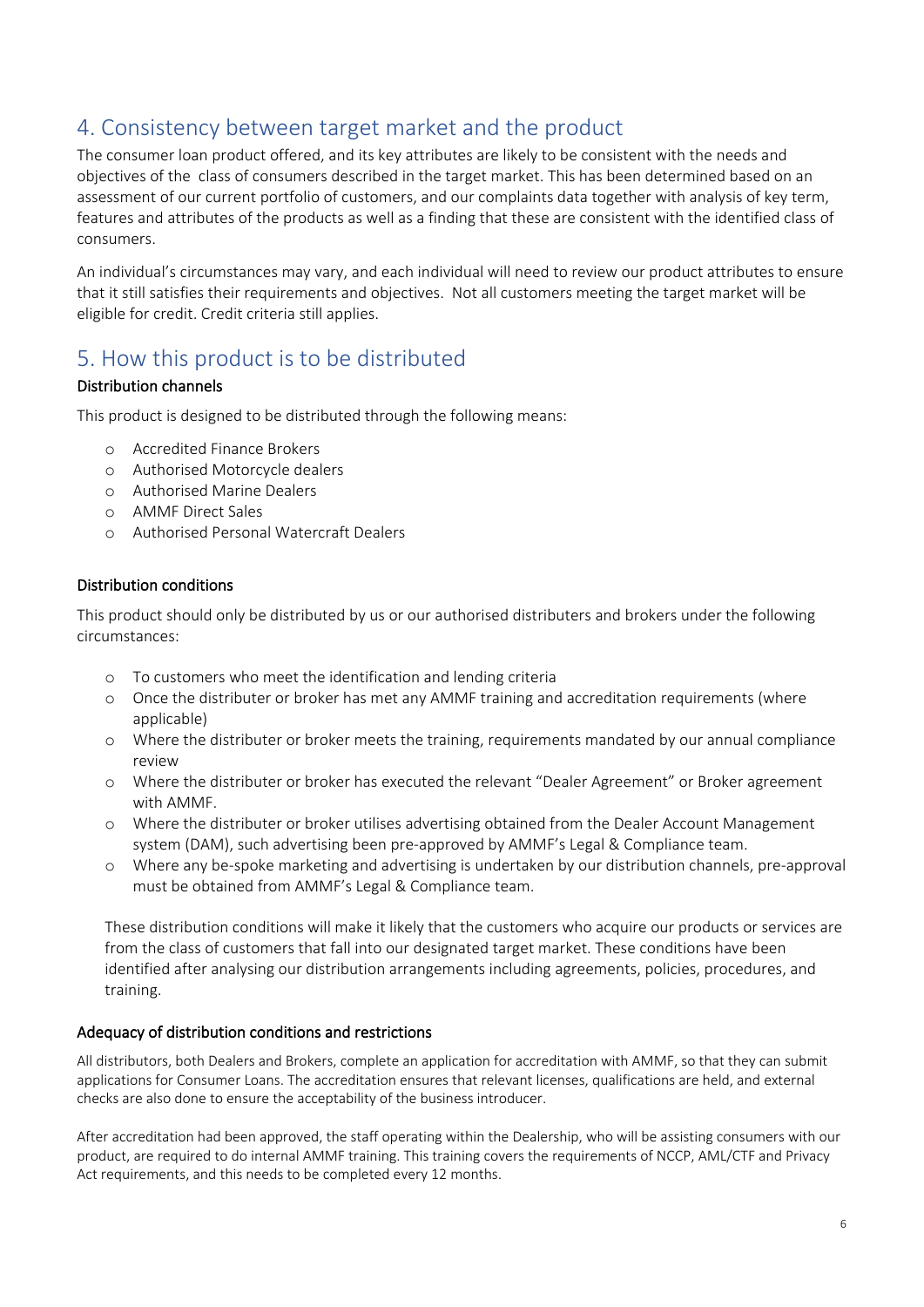Brokers who are accredited with AMMF, must be members of one of two industry group. Those groups are Finance Brokers Association of Australia (FBAA) and Mortgage & Finance Association of Australia (MFAA). To be a member of these associations the Brokers must complete industry training, and that training covers our requirements with regards to NCCP, AML/CTF and Privacy requirements. AMMF require a copy of the Brokers membership certificate, which confirms the requirements have been met, to then accept the Broker as an introducer.

The Direct Sales channel is staffed by AMMF employees who complete the relevant training on an annual basis and participate in internal training as required.

Both the Dealer network and the brokers are regularly visited/contacted by AMMF staff to ensure that their staff are appropriately trained and understand the requirements of AMMF from a consumer's point of view, a credit point of view and a technology point of view.

Point of Sale material is available within the dealer network. This consists of brochures and pull up banners. What is in each dealership is dependent on space in the dealership. Point of sale collateral is general in its nature and checked prior to printing to ensure compliance.

Brokers have access to the same materials however due to the nature of their business operations, many chose not to use Point of Sale collateral.

Quality of applications received, suitability of applicant and adherence to AMMF lending policies from introducers are checked on a regular basis by the AMMF Credit Assessment Team, and separately by internal compliance. Any training needs identified are readily conveyed to the introducer and any training or other corrective actions administered.

### 6. Reviewing this target market determination

We will review this target market determination in accordance with the below:

| Initial review               | Within the One Calendar Year of the effective date.                                                                                                                                                                                                                                                                                                                                                                                                                                                                                                                                           |
|------------------------------|-----------------------------------------------------------------------------------------------------------------------------------------------------------------------------------------------------------------------------------------------------------------------------------------------------------------------------------------------------------------------------------------------------------------------------------------------------------------------------------------------------------------------------------------------------------------------------------------------|
| Periodic reviews             | At least every 3 years years from the initial review, or if there is a major change to the<br>TMD.                                                                                                                                                                                                                                                                                                                                                                                                                                                                                            |
| Review triggers or<br>events | Any event or circumstances arise that would suggest the TMD is no longer appropriate.<br>This may include (but not limited):<br>any material changes to the design or distribution of the product, including<br>$\bullet$<br>related documentation.<br>Occurrence of a significant dealing.<br>$\bullet$<br>distribution conditions found to be inadequate.<br>$\bullet$<br>external events such as adverse media coverage or regulatory attention; and<br>$\bullet$<br>significant changes in metrics, including, but not limited to, complaints,<br>$\bullet$<br>social/economic conditions |

Where a review trigger has occurred, this target market determination will be reviewed within 10 business days.